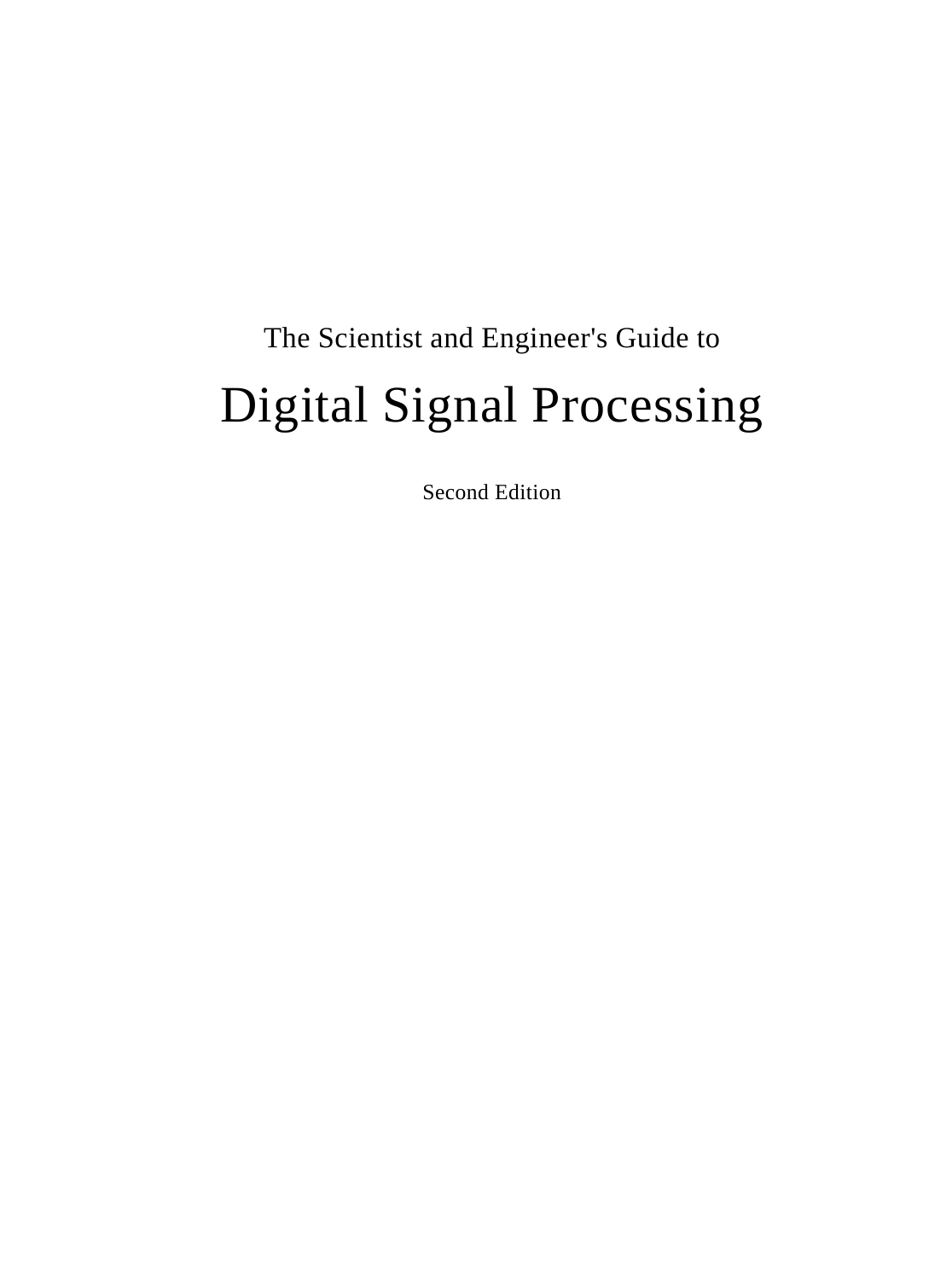Be sure to visit the book's website at: www.DSPguide.com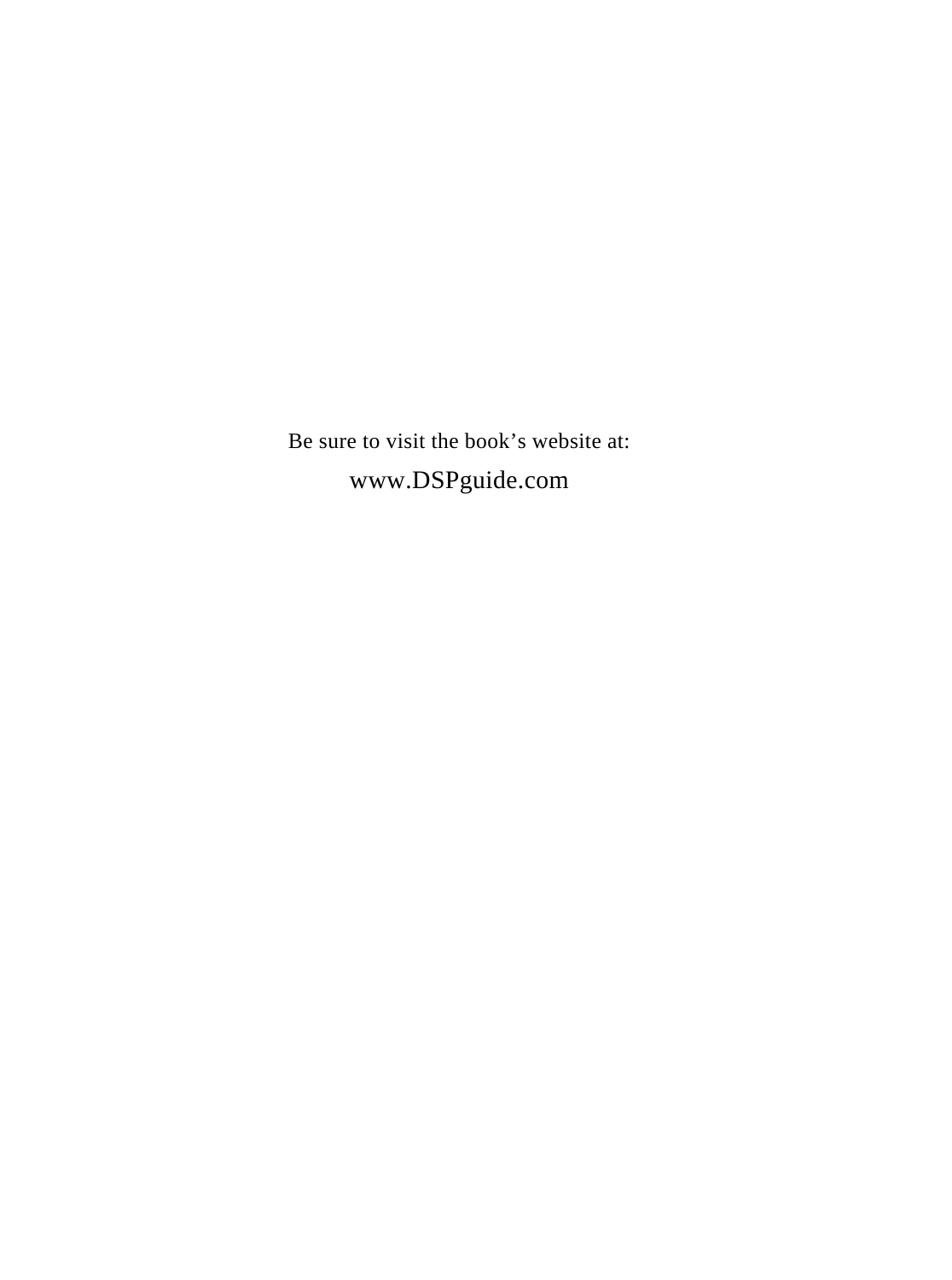# The Scientist and Engineer's Guide to Digital Signal Processing

Second Edition

by Steven W. Smith

California Technical Publishing San Diego, California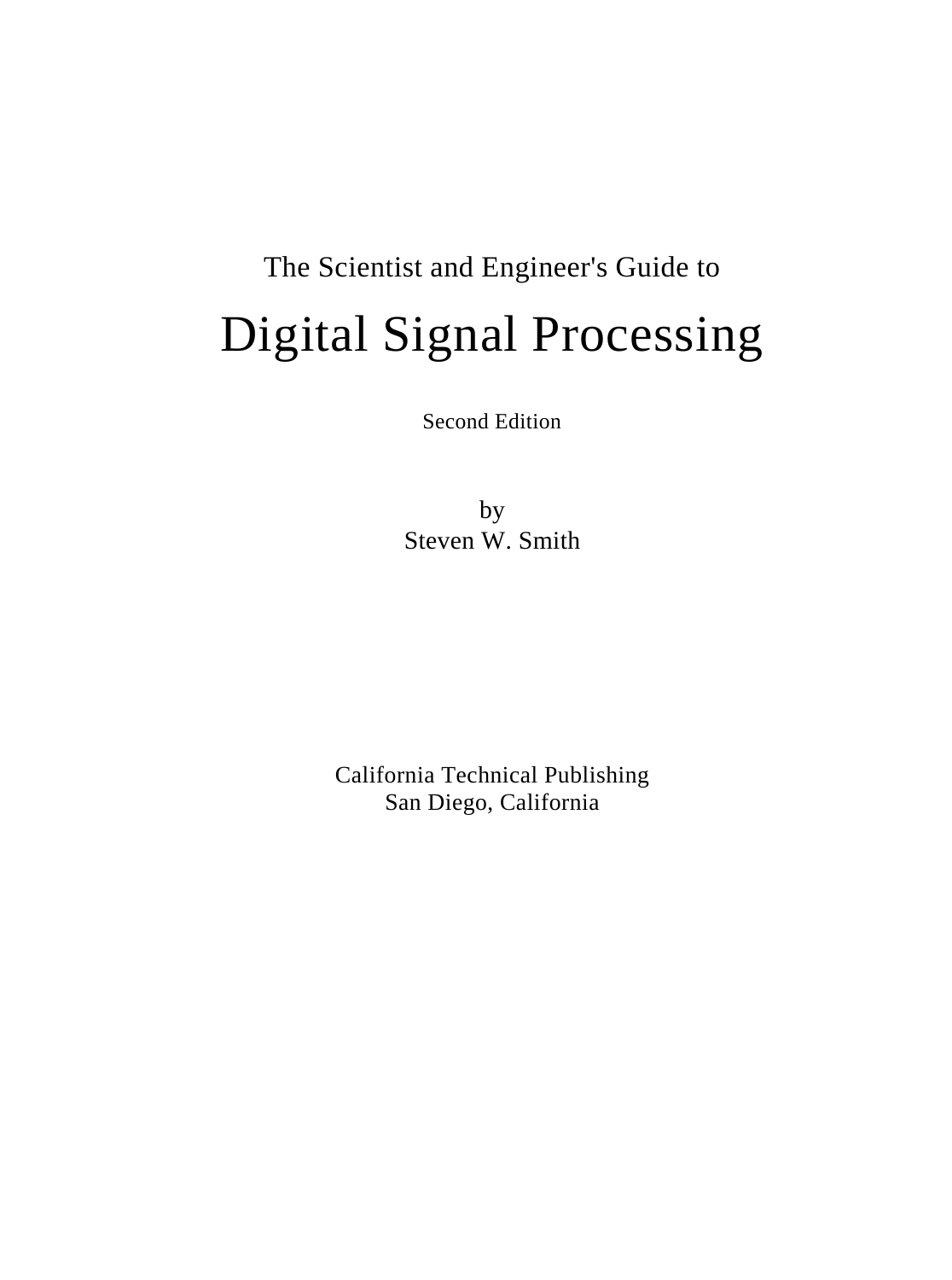# The Scientist and Engineer's Guide to Digital Signal Processing

Second Edition

by Steven W. Smith

copyright © 1997-1999 by California Technical Publishing

All rights reserved. No portion of this book may be reproduced or transmitted in any form or by any means, electronic or mechanical, without written permission of the publisher.

ISBN 0-9660176-7-6 hardcover ISBN 0-9660176-4-1 paperback ISBN 0-9660176-6-8 electronic LCCN 97-80293

California Technical Publishing P.O. Box 502407 San Diego, CA 92150-2407

To contact the author or publisher through the internet:

 website: **DSPguide.com** e-mail: **Smith@DSPguide.com**

Printed in the United States of America First Edition, 1997 Second Edition, 1999

### Important Legal Information: Warning and Disclaimer

This book presents the fundamentals of Digital Signal Processing using examples from common science and engineering problems. While the author believes that the concepts and data contained in this book are accurate and correct, they should not be used in any application without proper verification by the person making the application. Extensive and detailed testing is essential where incorrect functioning could result in personal injury or damage to property. The material in this book is intended solely as a teaching aid, and is not represented to be an appropriate or safe solution to any particular problem. For this reason, the author, publisher, and distributors make no warranties, express or implied, that the concepts, examples, data, algorithms, techniques, or programs contained in this book are free from error, conform to any industry standard, or are suitable for any application. The author, publisher, and distributors disclaim all liability and responsibility to any person or entity with respect to any loss or damage caused, or alleged to be caused, directly or indirectly, by the information contained in this book. If you do not wish to be bound by the above, you may return this book to the publisher for a full refund.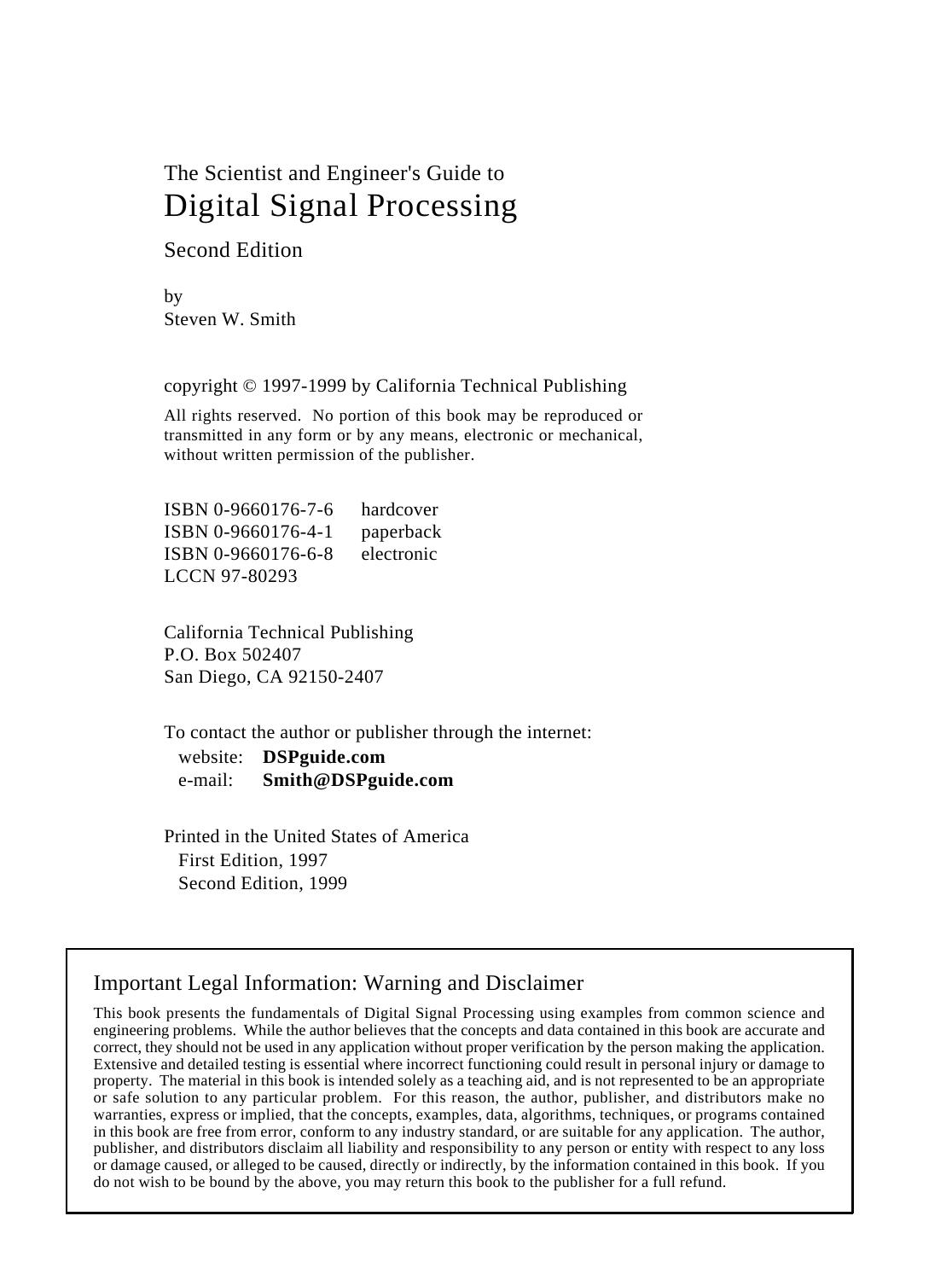# *Contents at a Glance*

### *FOUNDATIONS*

### *FUNDAMENTALS*

| Chapter 5.  |                                     |
|-------------|-------------------------------------|
| Chapter 6.  |                                     |
| Chapter 7.  |                                     |
| Chapter 8.  | The Discrete Fourier Transform  141 |
| Chapter 9.  |                                     |
| Chapter 10. |                                     |
| Chapter 11. |                                     |
| Chapter 12. |                                     |
| Chapter 13. |                                     |

### *DIGITAL FILTERS*

### *APPLICATIONS*

| Chapter 25. Special Imaging Techniques  423 |  |
|---------------------------------------------|--|
|                                             |  |
|                                             |  |
|                                             |  |
|                                             |  |

### *COMPLEX TECHNIQUES*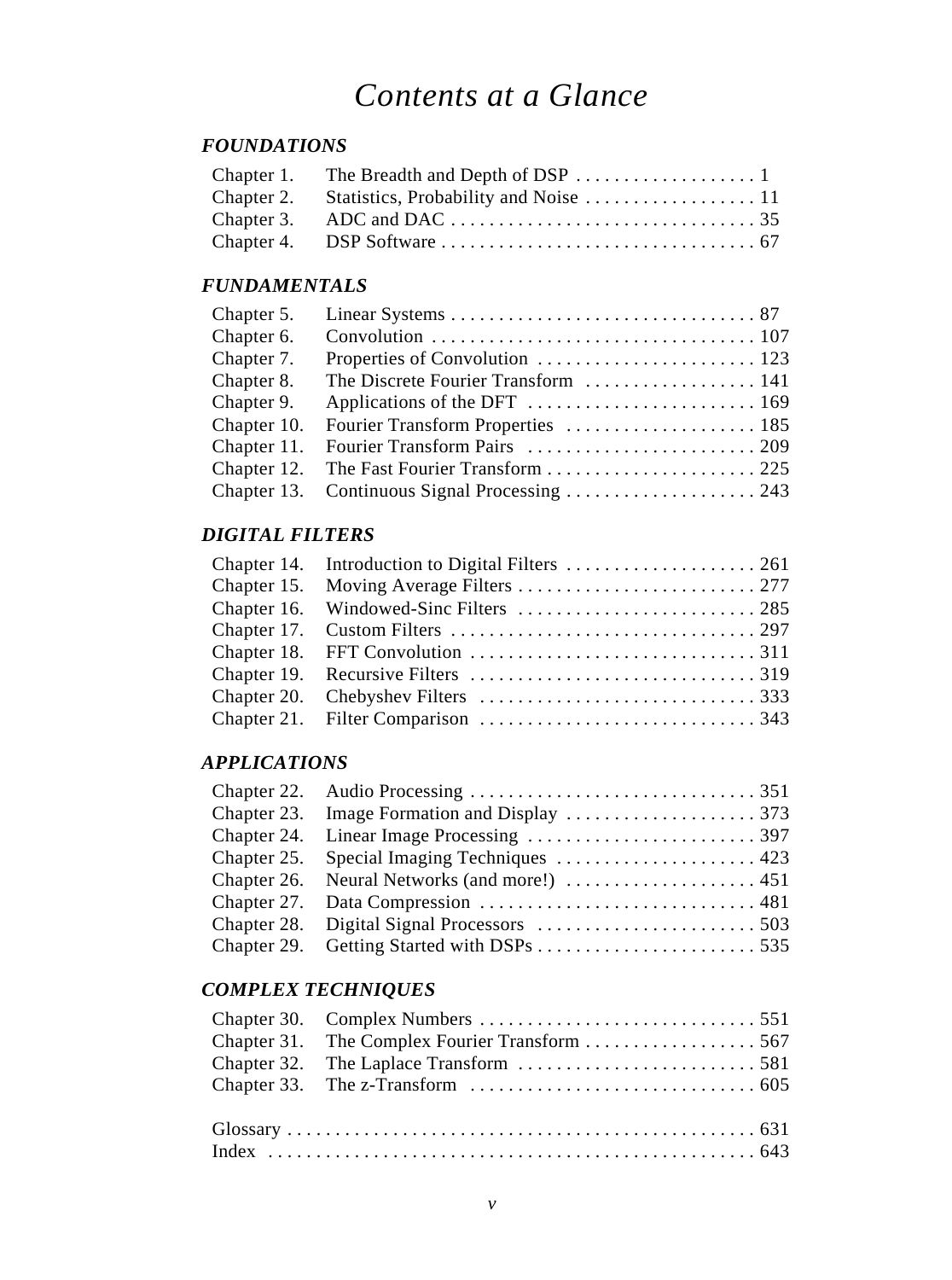# *Table of Contents*

### *FOUNDATIONS*

| The Roots of DSP<br>$\blacksquare$    |
|---------------------------------------|
| Telecommunications 4                  |
| Audio Processing 5                    |
| Echo Location 7                       |
| Imaging Processing 9                  |
|                                       |
| Signal and Graph Terminology<br>11    |
| Mean and Standard Deviation<br>13     |
| Signal vs. Underlying Process<br>17   |
| The Histogram, Pmf and Pdf 19         |
| The Normal Distribution 26            |
| Digital Noise Generation 29           |
| Precision and Accuracy 32             |
|                                       |
| Quantization 35                       |
| The Sampling Theorem 39               |
| Digital-to-Analog Conversion 44       |
| Analog Filters for Data Conversion 48 |
| Selecting the Antialias Filter 55     |
| Multirate Data Conversion 58          |
| Single Bit Data Conversion 60         |
|                                       |
| Computer Numbers 67                   |
| Fixed Point (Integers) 68             |
| Floating Point (Real Numbers) 70      |
| Number Precision 72                   |
| Execution Speed: Program Language 76  |
| Execution Speed: Hardware 80          |
| Execution Speed: Programming Tips 84  |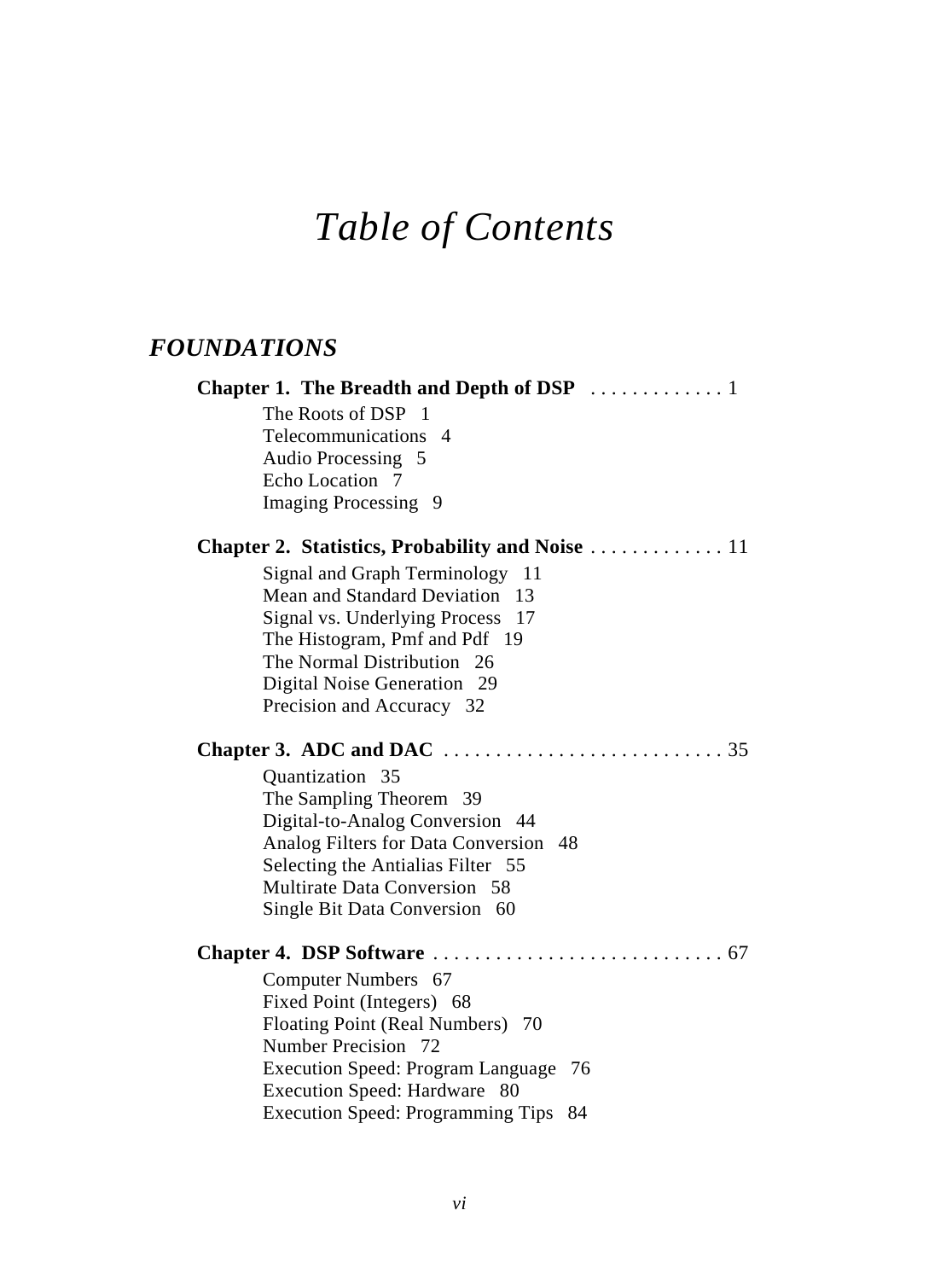## *FUNDAMENTALS*

|           | Signals and Systems 87                                                             |
|-----------|------------------------------------------------------------------------------------|
|           | Requirements for Linearity 89                                                      |
|           | Static Linearity and Sinusoidal Fidelity 92                                        |
|           | Examples of Linear and Nonlinear Systems 94                                        |
|           | Special Properties of Linearity 96                                                 |
|           | Superposition: the Foundation of DSP 98                                            |
|           | Common Decompositions 100                                                          |
|           | Alternatives to Linearity 104                                                      |
|           |                                                                                    |
|           | The Delta Function and Impulse Response 107                                        |
|           | Convolution 108                                                                    |
|           | The Input Side Algorithm 112                                                       |
|           | The Output Side Algorithm 116                                                      |
|           | The Sum of Weighted Inputs 122                                                     |
|           |                                                                                    |
|           | Common Impulse Responses 123                                                       |
|           | Mathematical Properties 132                                                        |
|           | Correlation 136                                                                    |
| Speed 140 |                                                                                    |
|           | <b>Chapter 8. The Discrete Fourier Transform</b> 141                               |
|           | The Family of Fourier Transforms 141                                               |
|           |                                                                                    |
|           | Notation and Format of the real DFT 146                                            |
|           | The Frequency Domain's Independent Variable 148                                    |
|           | <b>DFT Basis Functions</b> 150                                                     |
|           | Synthesis, Calculating the Inverse DFT 152                                         |
|           | Analysis, Calculating the DFT 156                                                  |
|           | Duality 161                                                                        |
|           | Polar Notation 161                                                                 |
|           | Polar Nuisances 164                                                                |
|           |                                                                                    |
|           | Spectral Analysis of Signals 169                                                   |
|           | Frequency Response of Systems 177                                                  |
|           | Convolution via the Frequency Domain<br>-180                                       |
|           | <b>Chapter 10. Fourier Transform Properties  185</b>                               |
|           | Linearity of the Fourier Transform<br>185                                          |
|           | Characteristics of the Phase<br>188                                                |
|           | Periodic Nature of the DFT 194<br>Compression and Expansion, Multirate methods 200 |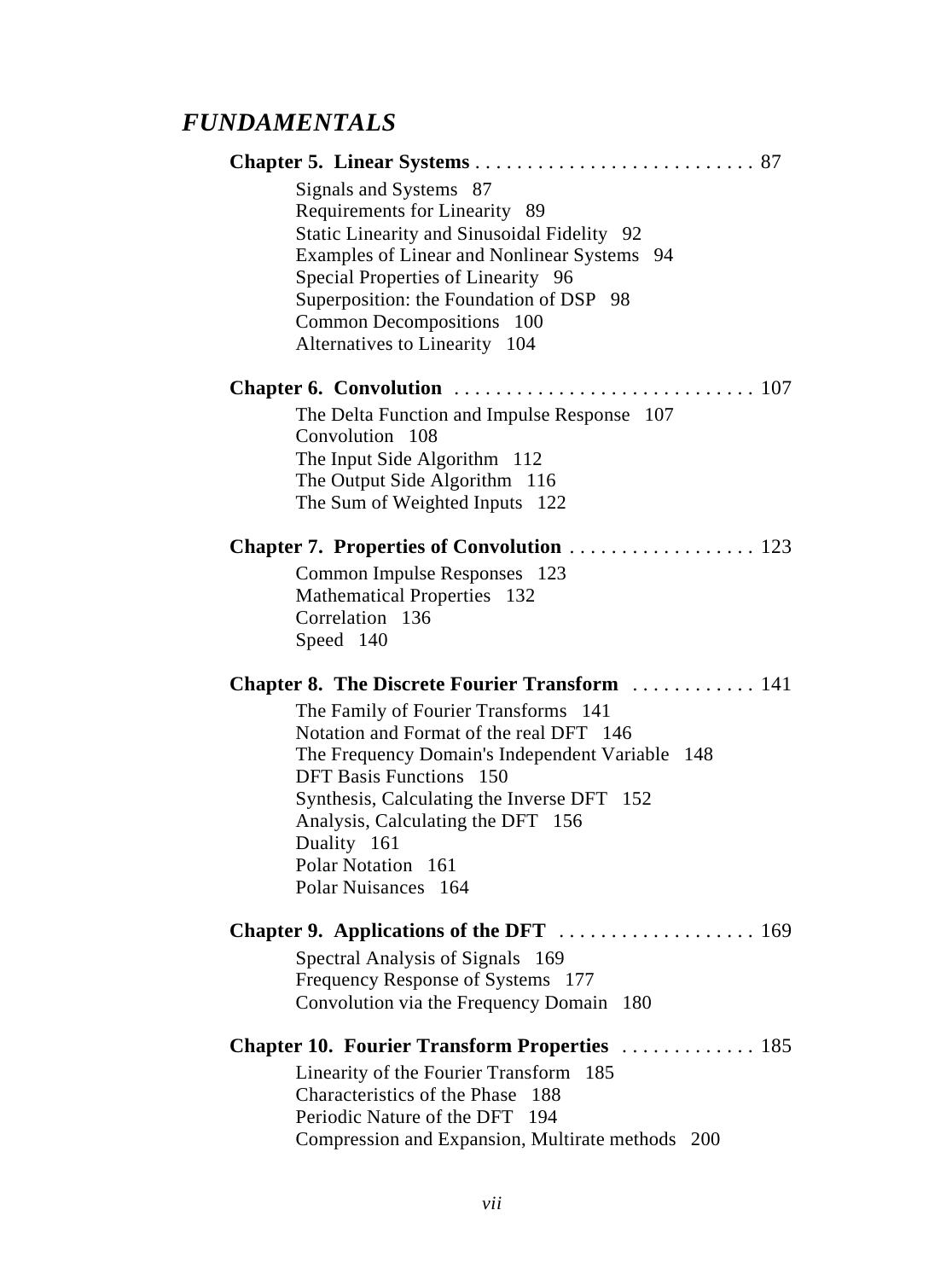| Multiplying Signals (Amplitude Modulation) 204<br>The Discrete Time Fourier Transform 206<br>Parseval's Relation 208                                                                                                                                                                               |
|----------------------------------------------------------------------------------------------------------------------------------------------------------------------------------------------------------------------------------------------------------------------------------------------------|
| Chapter 11. Fourier Transform Pairs  209<br>Delta Function Pairs 209<br>The Sinc Function 212<br>Other Transform Pairs 215<br>Gibbs Effect 218<br>Harmonics 220<br>Chirp Signals 222                                                                                                               |
| <b>Chapter 12. The Fast Fourier Transform  225</b><br>Real DFT Using the Complex DFT 225<br>How the FFT Works 228<br>FFT Programs 233<br>Speed and Precision Comparisons 237<br>Further Speed Increases 238                                                                                        |
| <b>Chapter 13. Continuous Signal Processing  243</b><br>The Delta Function 243<br>Convolution 246<br>The Fourier Transform 252<br>The Fourier Series 255                                                                                                                                           |
|                                                                                                                                                                                                                                                                                                    |
| <b>DIGITAL FILTERS</b><br>Chapter 14. Introduction to Digital Filters  261<br>Filter Basics 261<br>How Information is Represented in Signals 265<br>Time Domain Parameters 266<br>Frequency Domain Parameters 268<br>High-Pass, Band-Pass and Band-Reject Filters 271<br>Filter Classification 274 |
| Chapter 15. Moving Average Filters  277<br>Implementation by Convolution 277<br>Noise Reduction vs. Step Response 278<br>Frequency Response 280<br>Relatives of the Moving Average Filter 280<br>Recursive Implementation 282                                                                      |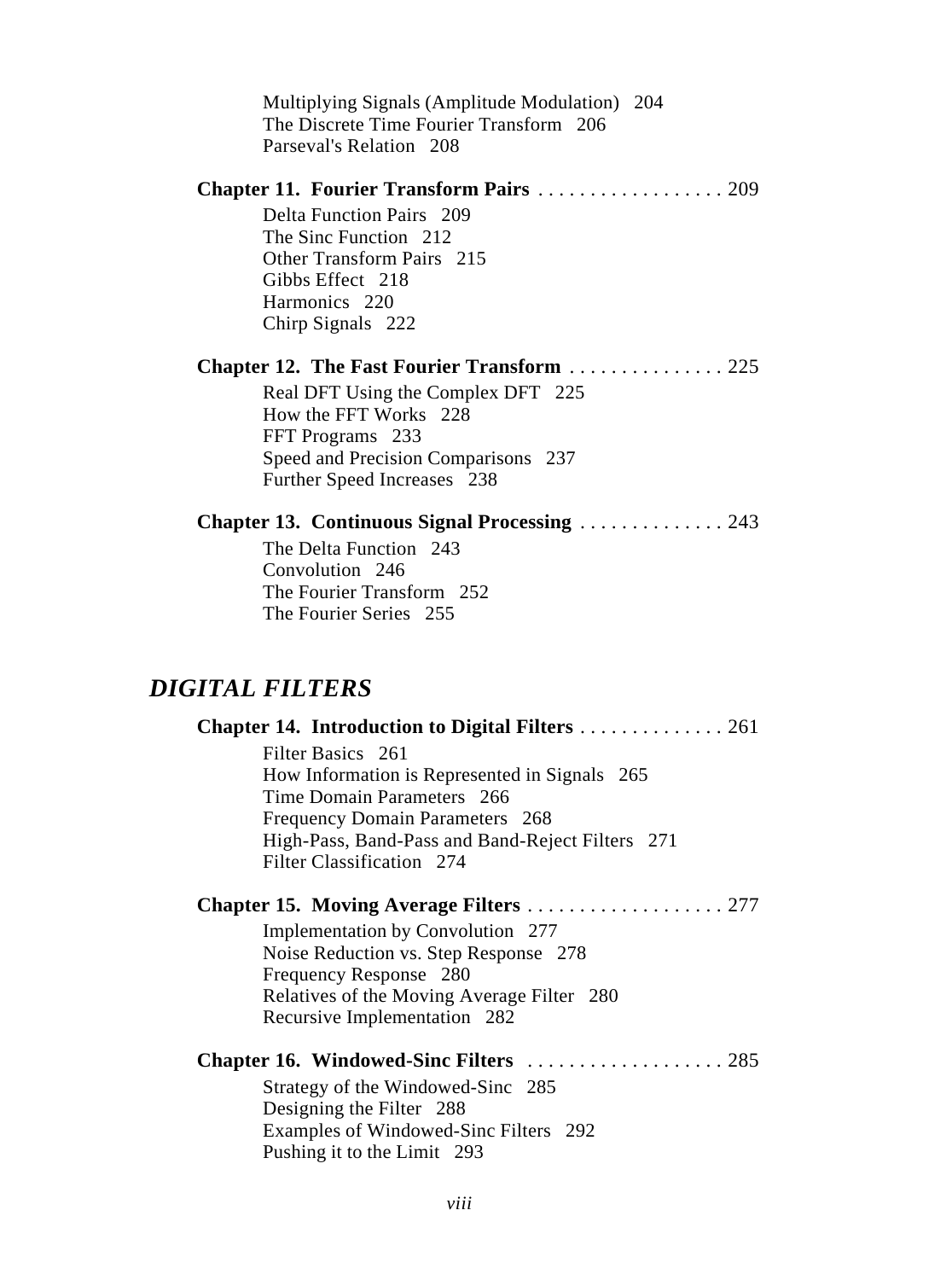|                            | Arbitrary Frequency Response 297<br>Deconvolution 300<br>Optimal Filters 307                                                                                                                                                      |
|----------------------------|-----------------------------------------------------------------------------------------------------------------------------------------------------------------------------------------------------------------------------------|
|                            |                                                                                                                                                                                                                                   |
|                            | The Overlap-Add Method 311<br>FFT Convolution 312<br>Speed Improvements 316                                                                                                                                                       |
|                            |                                                                                                                                                                                                                                   |
|                            | The Recursive Method 319<br>Single Pole Recursive Filters 322<br>Narrow-band Filters 326<br>Phase Response 328<br>Using Integers 332                                                                                              |
|                            |                                                                                                                                                                                                                                   |
|                            | The Chebyshev and Butterworth Responses 333<br>Designing the Filter 334<br>Step Response Overshoot 338<br>Stability 339                                                                                                           |
|                            |                                                                                                                                                                                                                                   |
|                            | Match #1: Analog vs. Digital Filters 343<br>Match #2: Windowed-Sinc vs. Chebyshev 346<br>Match #3: Moving Average vs. Single Pole 348                                                                                             |
| <i><b>APPLICATIONS</b></i> |                                                                                                                                                                                                                                   |
|                            |                                                                                                                                                                                                                                   |
|                            | Human Hearing 351<br>Timbre 355                                                                                                                                                                                                   |
|                            | Sound Quality vs. Data Rate 358                                                                                                                                                                                                   |
|                            | High Fidelity Audio 359<br>Companding 362                                                                                                                                                                                         |
|                            | Speech Synthesis and Recognition 364<br>Nonlinear Audio Processing 368                                                                                                                                                            |
|                            | <b>Chapter 23. Image Formation and Display </b> 373                                                                                                                                                                               |
|                            | Digital Image Structure 373<br>Cameras and Eyes 376<br>Television Video Signals 384<br>Other Image Acquisition and Display<br>386<br><b>Brightness and Contrast Adjustments</b><br>387<br>Grayscale Transforms 390<br>Warping 394 |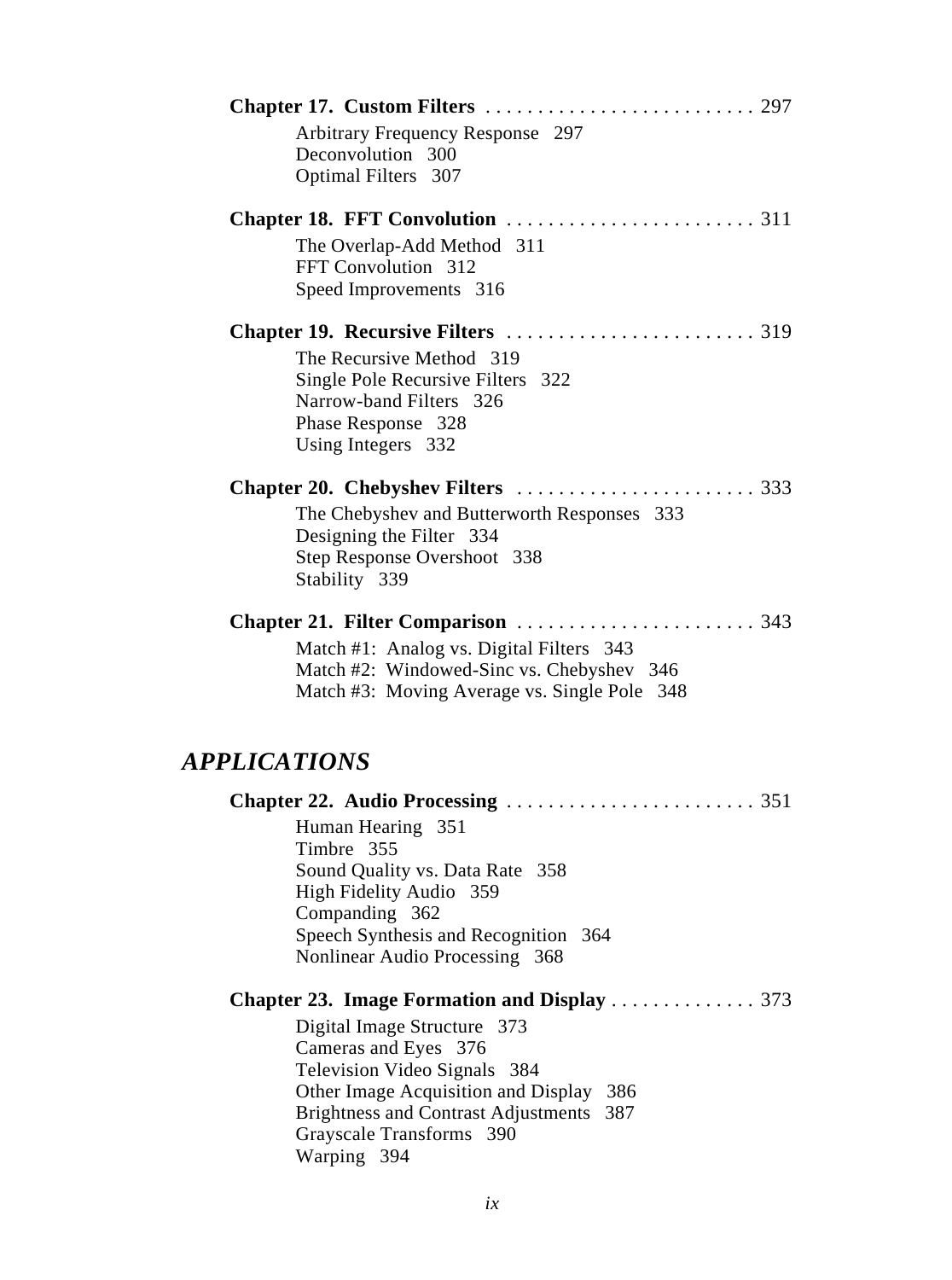| <b>Chapter 24. Linear Image Processing </b> 397                                    |
|------------------------------------------------------------------------------------|
| Convolution 397                                                                    |
| $3\times3$ Edge Modification 402                                                   |
| Convolution by Separability 404                                                    |
| Example of a Large PSF: Illumination Flattening 407                                |
| Fourier Image Analysis 410                                                         |
| FFT Convolution 416                                                                |
| A Closer Look at Image Convolution 418                                             |
| Chapter 25. Special Imaging Techniques  423                                        |
| Spatial Resolution 423                                                             |
| Sample Spacing and Sampling Aperture 430                                           |
| Signal-to-Noise Ratio 432                                                          |
| Morphological Image Processing 436<br>Computed Tomography 442                      |
|                                                                                    |
| Chapter 26. Neural Networks (and more!)  451                                       |
| Target Detection 451                                                               |
| Neural Network Architecture 458                                                    |
| Why Does it Work? 463<br>Training the Neural Network 465                           |
| Evaluating the Results 473                                                         |
| Recursive Filter Design 476                                                        |
|                                                                                    |
|                                                                                    |
| Data Compression Strategies 481                                                    |
| Run-Length Encoding 483                                                            |
| Huffman Encoding 484                                                               |
| Delta Encoding 486                                                                 |
| LZW Compression 488                                                                |
| JPEG (Transform Compression) 494                                                   |
| MPEG 501                                                                           |
|                                                                                    |
|                                                                                    |
| How DSPs are different 503                                                         |
| Circular Buffering 506                                                             |
| Architecture of the Digital Signal Processor 509                                   |
| Fixed versus Floating Point 514                                                    |
| C versus Assembly 520                                                              |
| How Fast are DSPs? 526                                                             |
| The Digital Signal Processor Market 531                                            |
|                                                                                    |
|                                                                                    |
| The ADSP-2106x family 535                                                          |
| The SHARC EZ-KIT Lite 537                                                          |
| Design Example: An FIR Audio Filter 538<br>Analog Measurements on a DSP System 542 |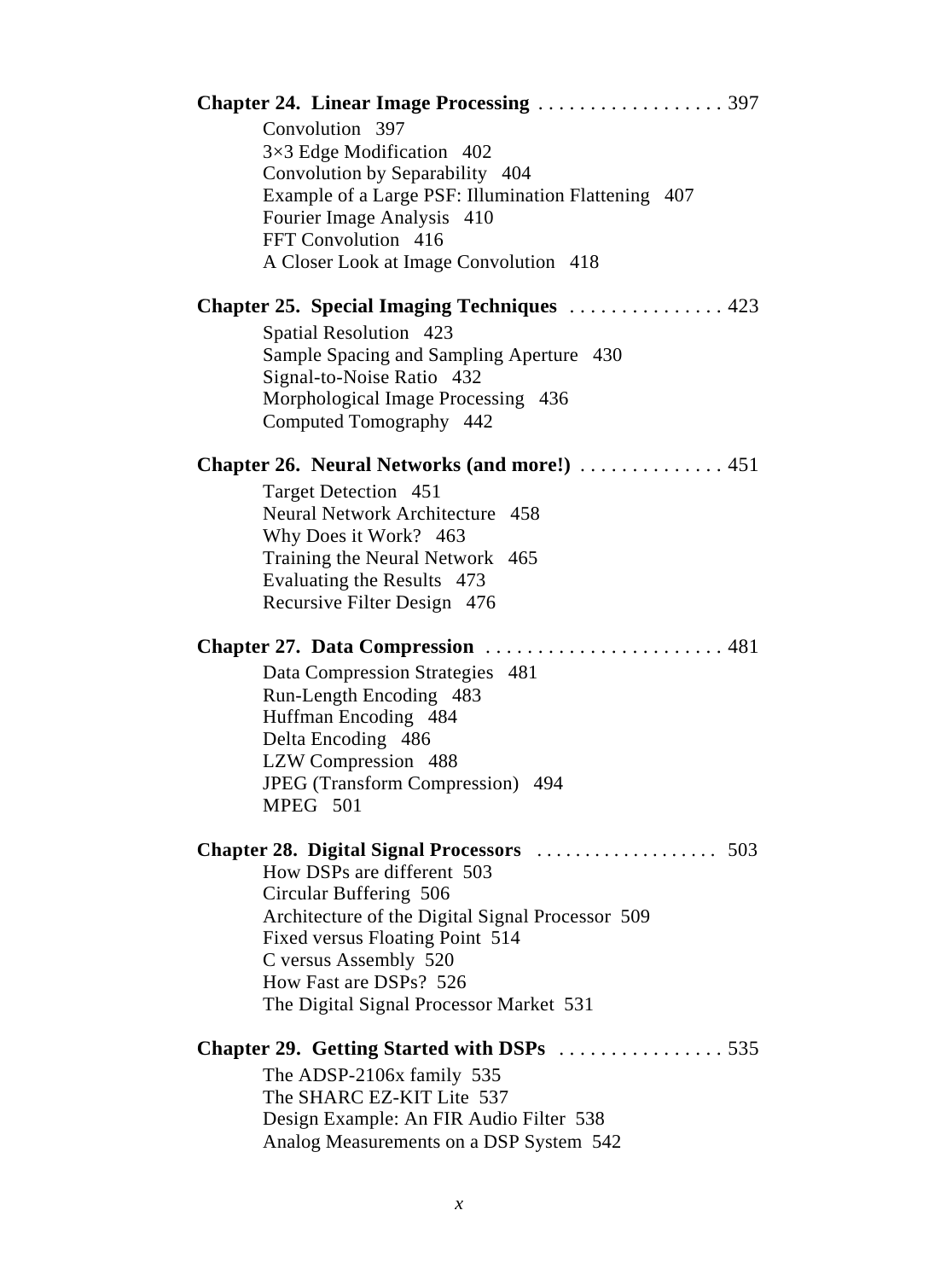Another Look at Fixed versus Floating Point 544 Advanced Software Tools 546

## *COMPLEX TECHNIQUES*

| The Complex Number System 551                                            |
|--------------------------------------------------------------------------|
| Polar Notation 555                                                       |
| Using Complex Numbers by Substitution 557                                |
| Complex Representation of Sinusoids 559                                  |
| Complex Representation of Systems 561                                    |
| Electrical Circuit Analysis 563                                          |
| <b>Chapter 31. The Complex Fourier Transform  567</b>                    |
| The Real DFT 567                                                         |
| Mathematical Equivalence 569                                             |
| The Complex DFT 570                                                      |
| The Family of Fourier Transforms 575                                     |
| Why the Complex Fourier Transform is Used 577                            |
|                                                                          |
| The Nature of the s-Domain 581                                           |
| Strategy of the Laplace Transform 588                                    |
| Analysis of Electric Circuits 592                                        |
| The Importance of Poles and Zeros 597                                    |
| Filter Design in the s-Domain 600                                        |
|                                                                          |
| The Nature of the z-Domain 605                                           |
| Analysis of Recursive Systems 610                                        |
| Cascade and Parallel Stages 616                                          |
| Spectral Inversion 619                                                   |
| Gain Changes 621                                                         |
| Chebyshev-Butterworth Filter Design 623<br>The Best and Worst of DSP 630 |
|                                                                          |
|                                                                          |
|                                                                          |
| <b>Index</b>                                                             |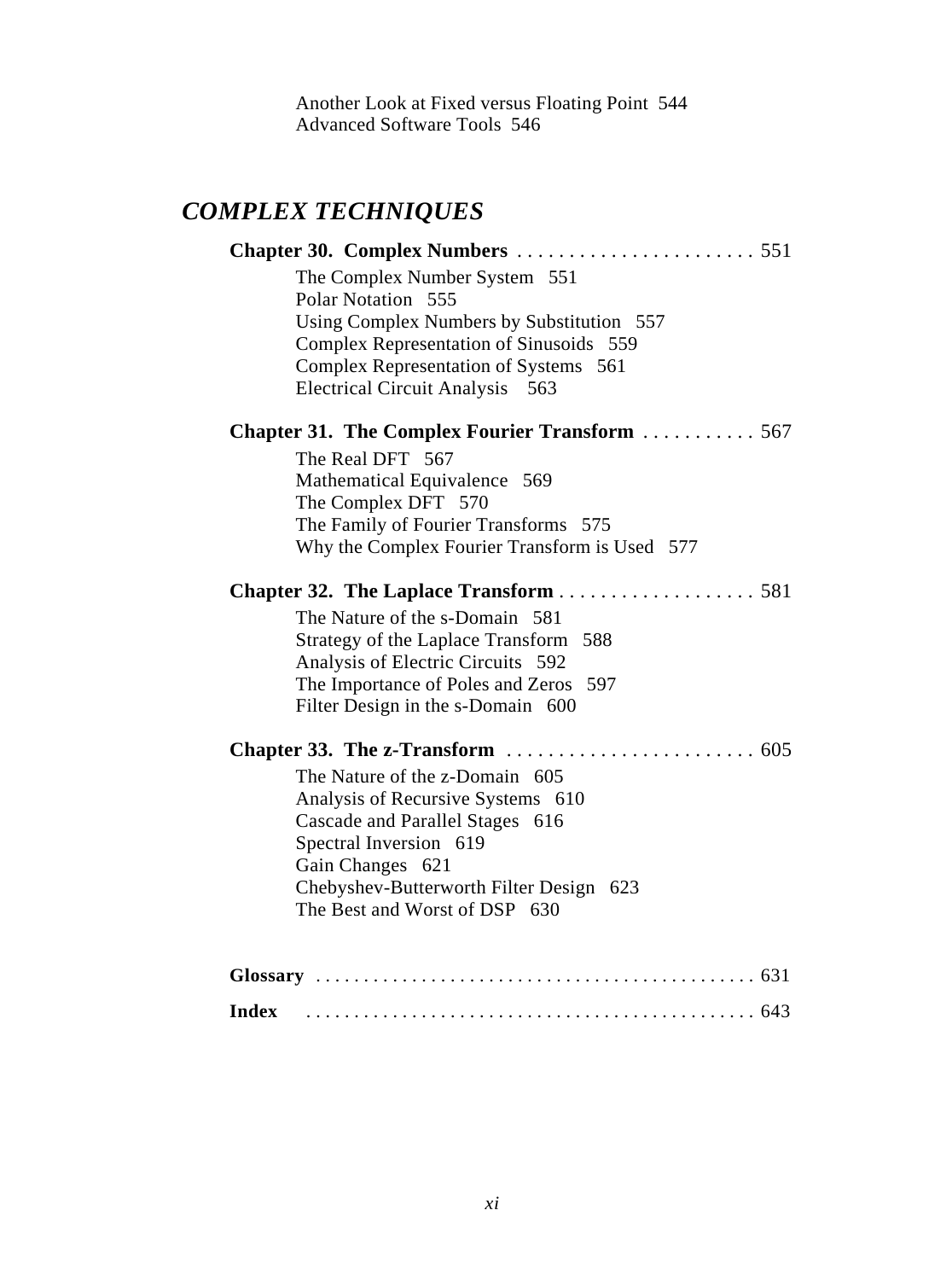# Preface

### **Goals and Strategies of this Book**

The technical world is changing very rapidly. In only 15 years, the power of personal computers has increased by a factor of nearly *one-thousand.* By all accounts, it will increase by *another* factor of one-thousand in the next 15 years. This tremendous power has changed the way science and engineering is done, and there is no better example of this than Digital Signal Processing.

In the early 1980s, DSP was taught as a graduate level course in electrical engineering. A decade later, DSP had become a standard part of the undergraduate curriculum. Today, DSP is a *basic skill* needed by scientists and engineers in many fields. Unfortunately, DSP education has been slow to adapt to this change. Nearly all DSP textbooks are still written in the traditional electrical engineering style of detailed and rigorous mathematics. DSP is incredibly powerful, but if you can't understand it, you can't use it!

This book was written for scientists and engineers in a wide variety of fields: physics, bioengineering, geology, oceanography, mechanical and electrical engineering, to name just a few. The goal is to present practical techniques while avoiding the barriers of detailed mathematics and abstract theory. To achieve this goal, three strategies were employed in writing this book:

First, the techniques are *explained*, not simply proven to be true through mathematical derivations. While much of the mathematics is included, it is not used as the primary means of conveying the information. Nothing beats a few well written paragraphs supported by good illustrations.

Second, *complex numbers are treated as an advanced topic*, something to be learned after the fundamental principles are understood. Chapters 1-29 explain all the basic techniques using only algebra, and in rare cases, a small amount of elementary calculus. Chapters 30-33 show how complex math extends the power of DSP, presenting techniques that cannot be implemented with real numbers alone. Many would view this approach as heresy! Traditional DSP textbooks are full of complex math, often starting right from the first chapter.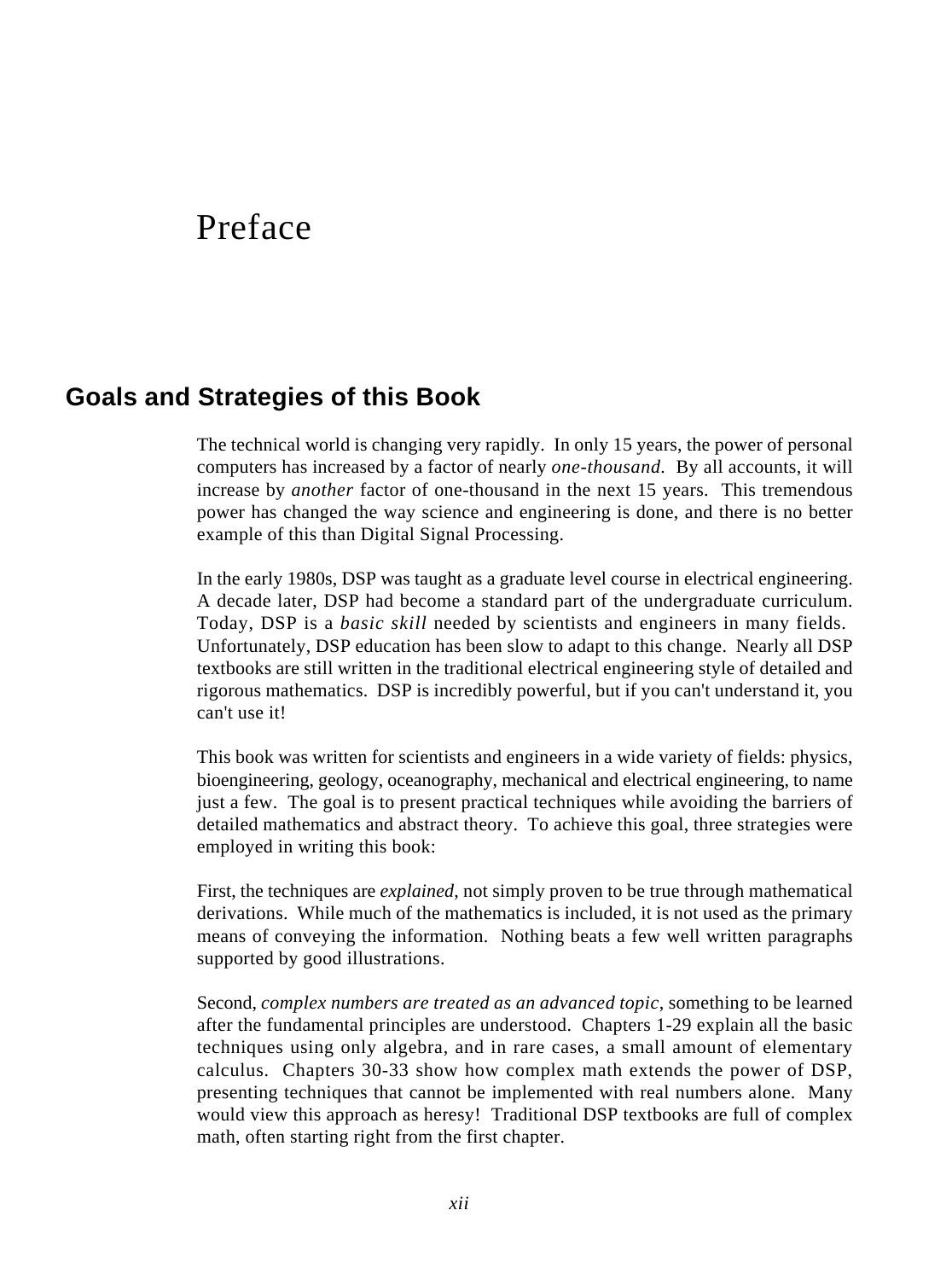Third, *very simple computer programs* are used. Most DSP programs are written in C, Fortran, or a similar language. However, *learning* DSP has different requirements than *using* DSP. The student needs to concentrate on the algorithms and techniques, without being distracted by the quirks of a particular language. Power and flexibility aren't important; simplicity is critical. The programs in this book are written to teach DSP in the most straightforward way, with all other factors being treated as secondary. Good programming style is disregarded if it makes the program logic more clear. For instance:

- $\Box$  a simplified version of BASIC is used
- $\Box$  line numbers are included
- $\Box$  the only control structure used is the FOR-NEXT loop
- $\Box$  there are no I/O statements

This is the simplest programming style I could find. Some may think that this book would be better if the programs had been written in C. I couldn't disagree more.

### **The Intended Audience**

This book is primarily intended for a one year course in practical DSP, with the students being drawn from a wide variety of science and engineering fields. The suggested prerequisites are:

- $\Box$  A course in practical electronics: (op amps, RC circuits, etc.)
- $\Box$  A course in computer programming (Fortran or similar)
- $\Box$  One year of calculus

This book was also written with the practicing professional in mind. Many everyday DSP applications are discussed: digital filters, neural networks, data compression, audio and image processing, etc. As much as possible, these chapters stand on their own, not requiring the reader to review the entire book to solve a specific problem.

### **Support by Analog Devices**

The Second Edition of this book includes two new chapters on *Digital Signal Processors*, microprocessors specifically designed to carry out DSP tasks. Much of the information for these chapters was generously provided by Analog Devices, Inc., a world leader in the development and manufacturing of electronic components for signal processing. ADI's encouragement and support has significantly expanded the scope of this book, showing that DSP algorithms are only useful in conjunction with the appropriate hardware.